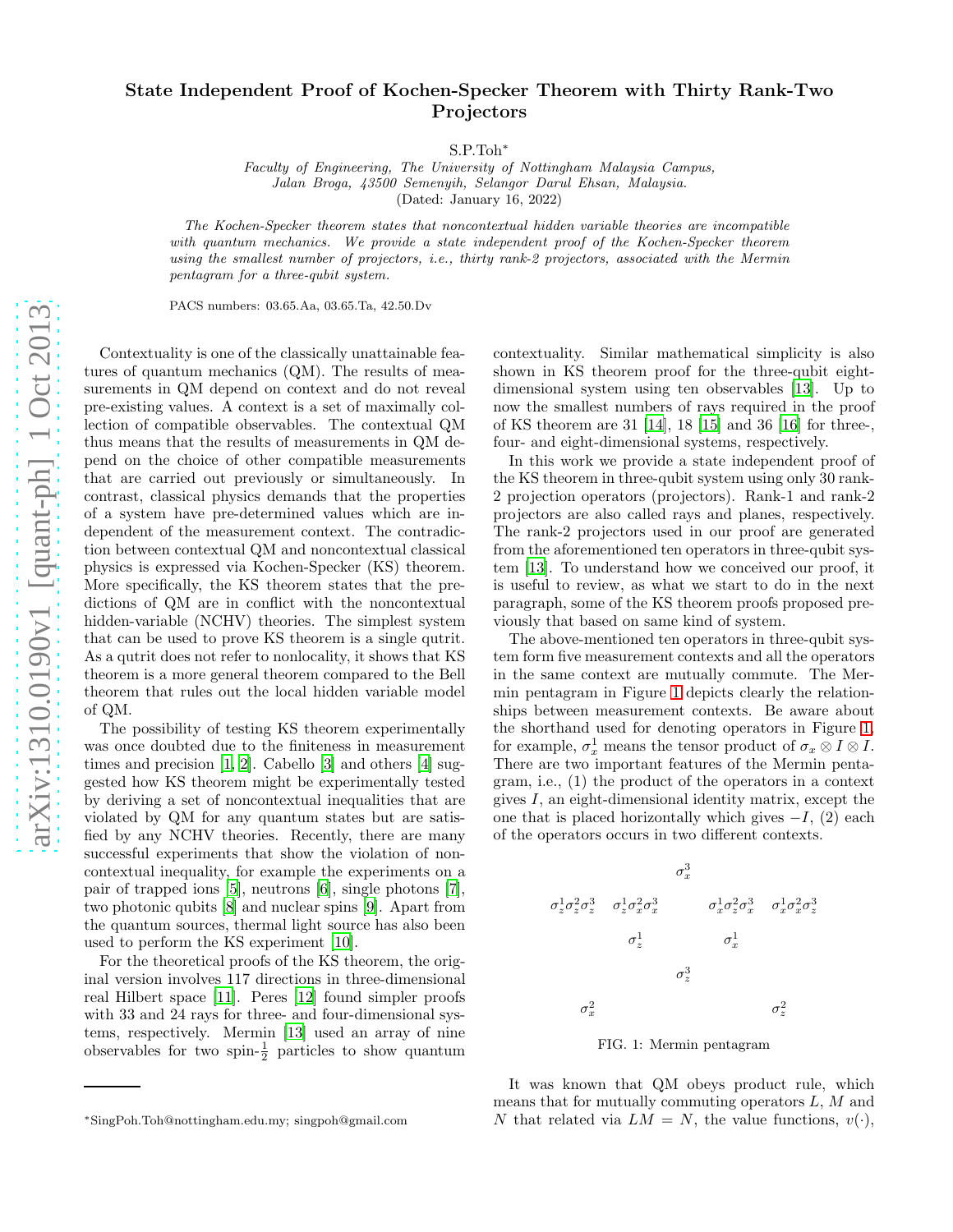would follow  $v(L)v(M) = v(N)$ . Hence, we may write down [\(1\)](#page-1-0) based on the Mermin pentagram, i.e.,

<span id="page-1-0"></span>
$$
v(\sigma_x^1)v(\sigma_x^2)v(\sigma_z^3)v(\sigma_x^1\sigma_x^2\sigma_z^3) = v(I),
$$
  
\n
$$
v(\sigma_x^1)v(\sigma_z^2)v(\sigma_x^3)v(\sigma_x^1\sigma_z^2\sigma_x^3) = v(I),
$$
  
\n
$$
v(\sigma_x^1)v(\sigma_x^2)v(\sigma_x^3)v(\sigma_z^1\sigma_x^2\sigma_x^3) = v(I),
$$
  
\n
$$
v(\sigma_z^1)v(\sigma_z^2)v(\sigma_z^3)v(\sigma_z^1\sigma_z^2\sigma_z^3) = v(I),
$$
  
\n
$$
v(\sigma_z^1\sigma_z^2\sigma_x^3)v(\sigma_x^1\sigma_z^2\sigma_x^3)v(\sigma_x^1\sigma_x^2\sigma_z^3) = v(-I)(1)
$$

Note that  $v(\cdot) = \pm 1$  for the ten operators and  $v(\pm I) =$  $\pm 1$ . If the values of an observable revealed by measurements are pre-determined and noncontextual, as assumed by NCHV theories, then obviously [\(1\)](#page-1-0) will lead to a contradiction. Every value function for a particular operator at the left of the equality signs occurs twice, thus the product of the values assigned at the left of equality signs will give 1, but the product of the values assigned at the right of the equality signs will give -1. The contradiction demonstrates that if the results of measurements are pre-determined, it must depend on the measurement contexts. In other words, the contradiction would not be exist if the pre-determined measurement values are allowed to be contextual. The KS theorem is thus proven.

In 1995, Kernaghan and Peres [\[16\]](#page-3-13) generated five complete orthogonal basis in eight-dimensional real Hilbert space,  $\mathbb{R}^8$ , based on the operators in Mermin pentagram. The five orthogonal octad generated are listed as  $R_1 - R_8$ ,  $R_9-R_{16}, R_{17}-R_{24}, R_{25}-R_{32}$  and  $R_{33}-R_{40}$ , respectively in Table [I.](#page-1-1)

<span id="page-1-1"></span>TABLE I: Kernaghan and Peres' 40 rays. The symbol  $\bar{1}$  de $notes -1.$ 

|             | $R_1$ 10000000 $R_{11}$ 11110000 $R_{21}$ 00110011 $R_{31}$ 01010101                                                                                |  |                                                                                                                  |                                                                                                                                     |
|-------------|-----------------------------------------------------------------------------------------------------------------------------------------------------|--|------------------------------------------------------------------------------------------------------------------|-------------------------------------------------------------------------------------------------------------------------------------|
| $R_2$       |                                                                                                                                                     |  |                                                                                                                  | $ 01000000  R_{12}  1\overline{1}\overline{1}10000  R_{22}  001100\overline{1}\overline{1}  R_{32}  010\overline{1}0\overline{1}01$ |
| $R_{3}$     |                                                                                                                                                     |  |                                                                                                                  | $ 00100000  R_{13}  00001111   R_{23}  001\overline{1}001\overline{1}   R_{33}  100101\overline{1}0$                                |
| $R_{4}$     |                                                                                                                                                     |  | $ 00010000  R_{14}   000011\overline{11}  R_{24}   001\overline{1}00\overline{11}  R_{34}   100\overline{1}0110$ |                                                                                                                                     |
| $R_{\rm 5}$ |                                                                                                                                                     |  |                                                                                                                  | $ 00001000 $ $R_{15} 00001\overline{1}1\overline{1} $ $R_{25} 10101010 $ $R_{35} 10010\overline{1}10$                               |
| $R_6$       |                                                                                                                                                     |  | $ 00000100  R_{16}  00001\overline{11}1  R_{26}  1010\overline{101}0  R_{36}  100\overline{10}\overline{10}$     |                                                                                                                                     |
| $R_7$       | $ 00000010  R_{17} 11001100  R_{27} 10\overline{1}010\overline{1}0  R_{37} 0110\overline{1}001$                                                     |  |                                                                                                                  |                                                                                                                                     |
| $R_8$       |                                                                                                                                                     |  | $ 00000001  R_{18}  1100\overline{1}100  R_{28}  10\overline{1}01010  R_{38}  01\overline{1}01001$               |                                                                                                                                     |
| $R_9$       |                                                                                                                                                     |  |                                                                                                                  | $11110000 R_{19} 11\overline{1}001\overline{1}00 R_{29} 01010101 R_{39} 01\overline{1}101001$                                       |
|             | $R_{10}$  11 $\bar{1}\bar{1}0000$   $R_{20}$  1 $\bar{1}00\bar{1}100$   $R_{30}$  01010 $\bar{1}0\bar{1}$   $R_{40}$  0 $\bar{1}\bar{1}0\bar{1}001$ |  |                                                                                                                  |                                                                                                                                     |

By choosing 36 out of the 40 rays, Kernaghan and Peres [\[16\]](#page-3-13) put forward a state independent proof of the KS theorem. Their proof are most economical in terms of the number of rays used. Only after almost seventeen years, the KS theorem with 40 rays are proposed in [\[17](#page-3-14)] which runs as follow. Let's consider the completeness relations,  $\sum P_i = I$ , in [\(2\)](#page-1-2). Note that  $P_i$  is projector obtained by taking the outer product of the corresponding

 $R_i$ .

<span id="page-1-2"></span>
$$
P_1 + P_2 + P_3 + P_4 + P_5 + P_6 + P_7 + P_8 = I,
$$
  
\n
$$
P_9 + P_{10} + P_{11} + P_{12} + P_{13} + P_{14} + P_{15} + P_{16} = I,
$$
  
\n
$$
P_{17} + P_{18} + P_{19} + P_{20} + P_{21} + P_{22} + P_{23} + P_{24} = I,
$$
  
\n
$$
P_{25} + P_{26} + P_{27} + P_{28} + P_{29} + P_{30} + P_{31} + P_{32} = I,
$$
  
\n
$$
P_{33} + P_{34} + P_{35} + P_{36} + P_{37} + P_{38} + P_{39} + P_{40} = I,
$$
  
\n
$$
P_1 + P_2 + P_3 + P_4 + P_{13} + P_{14} + P_{15} + P_{16} = I,
$$
  
\n
$$
P_1 + P_2 + P_5 + P_6 + P_{21} + P_{22} + P_{23} + P_{24} = I,
$$
  
\n
$$
P_1 + P_3 + P_5 + P_7 + P_{29} + P_{30} + P_{31} + P_{32} = I,
$$
  
\n
$$
P_2 + P_3 + P_5 + P_8 + P_{33} + P_{34} + P_{35} + P_{36} = I,
$$
  
\n
$$
P_9 + P_{10} + P_{13} + P_{14} + P_{19} + P_{20} + P_{23} + P_{24} = I,
$$
  
\n
$$
P_9 + P_{11} + P_{13} + P_{15} + P_{27} + P_{28} + P_{31} + P_{32} = I,
$$
  
\n
$$
P_9 + P_{12} + P_{14} + P_{15} + P_{34} + P_{36} + P_{38} + P_{39} = I,
$$
  
\n
$$
P_{17} + P_{19} + P_{21} + P_{23} + P_{26} + P_{28} + P_{30} + P_{32} = I,
$$
  
\n
$$
P_{18} + P_{19} + P_{21} + P_{23
$$

It is obvious from [\(2\)](#page-1-2) that there are 20 projectors that occur four times each, i.e.,  $P_1$ ,  $P_2$ ,  $P_3$ ,  $P_5$ ,  $P_9$ ,  $P_{13}$ ,  $P_{14}$ , P<sub>15</sub>, P<sub>19</sub>, P<sub>21</sub>, P<sub>23</sub>, P<sub>24</sub>, P<sub>28</sub>, P<sub>30</sub>, P<sub>31</sub>, P<sub>32</sub>, P<sub>33</sub>, P<sub>34</sub>, P<sub>36</sub> and  $P_{38}$ . The remaining 20 projectors occur twice each in [\(2\)](#page-1-2). As QM also obeys sum rule, it means that if the mutually commuting operators  $L, M$  and N are related via  $L + M = N$ , the relationship  $v(L) + v(M) = v(N)$  is also holds. Each of the completeness relation in [\(2\)](#page-1-2) can thus be written in the form of  $\sum v(P_i) = v(I)$ , as shown in [\(3\)](#page-1-3).

<span id="page-1-3"></span>
$$
v(P_1) + v(P_2) + \dots + v(P_8) = v(I),
$$
  
\n
$$
\vdots
$$
  
\n
$$
v(P_{25}) + v(P_{28}) + \dots + v(P_{38}) = v(I).
$$
 (3)

As  $v(P_i) = 0$  or 1, each of the projectors at the left of equality signs in [\(2\)](#page-1-2) occurs either twice or four times, and one and only one projector in each completeness equation takes value 1, the sum of the values assigned at the left of equality signs in [\(3\)](#page-1-3) will give an even number. On the other hand, because of  $v(I) = 1$ , the sum of the values assigned at the right of equality signs in [\(3\)](#page-1-3) results in an odd number, which is 15 in this case. This is again a contradiction that refutes the possibility of the noncontextual pre-determined values for the observables of three-qubit quantum system.

All the projectors in [\(2\)](#page-1-2) used for the proof are rank-1 projectors (rays in  $\Re_8$ ). We now propose the KS theorem proof that uses rank-2 projectors (planes in  $\Re_8$ ). Consider the completeness relation  $\sum P_{i,j} = I$ , where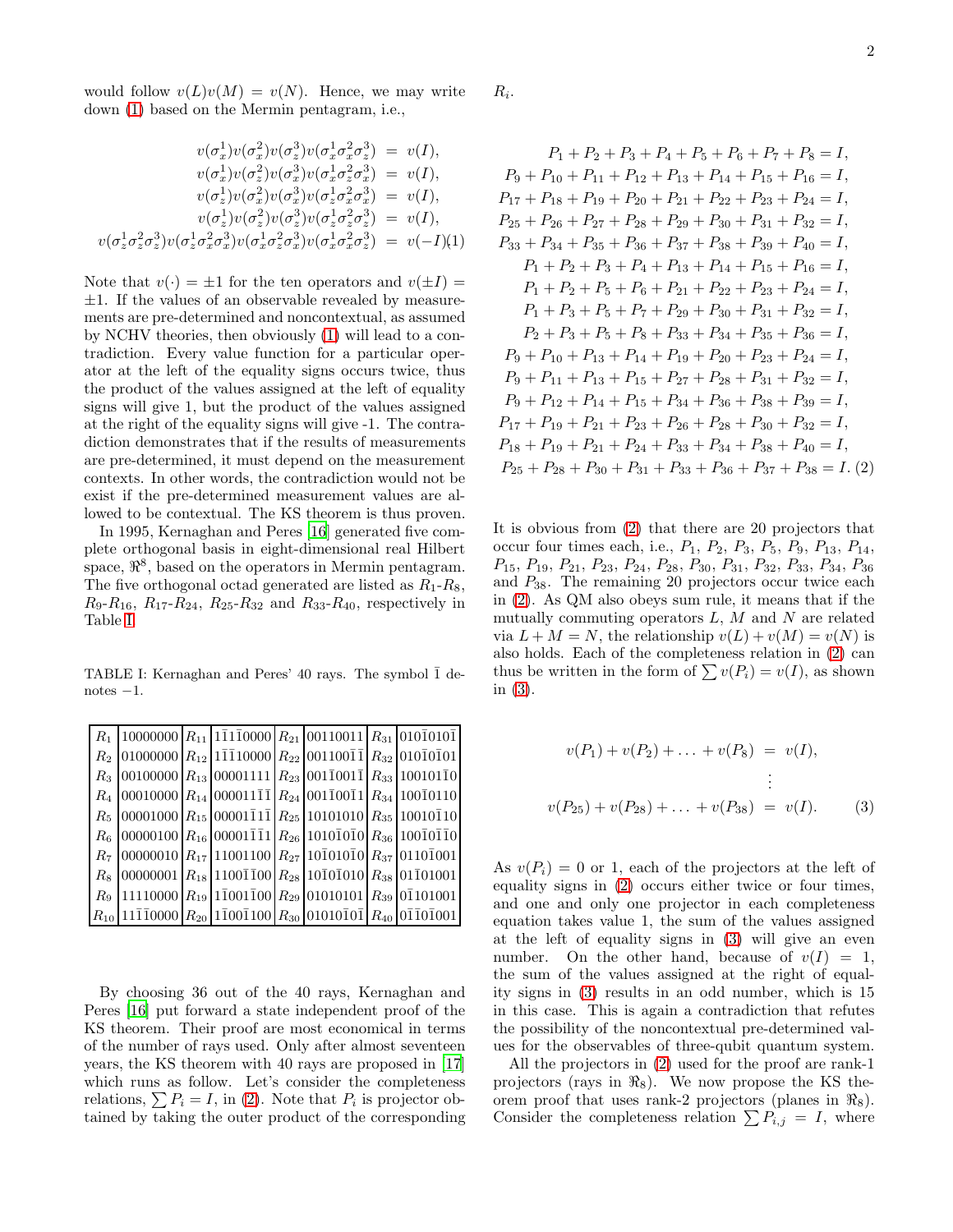$P_{i,j}$  is the rank-2 projectors. We convert [\(2\)](#page-1-2) and get

<span id="page-2-2"></span>
$$
P_{1,7} + P_{2,8} + P_{3,4} + P_{5,6} = I,
$$
  
\n
$$
P_{9,12} + P_{13,16} + P_{14,10} + P_{15,11} = I,
$$
  
\n
$$
P_{19,20} + P_{21,22} + P_{23,17} + P_{24,18} = I,
$$
  
\n
$$
P_{28,27} + P_{30,29} + P_{31,25} + P_{32,26} = I,
$$
  
\n
$$
P_{33,35} + P_{34,40} + P_{36,37} + P_{38,39} = I,
$$
  
\n
$$
P_{1,2} + P_{3,4} + P_{13,16} + P_{14,15} = I,
$$
  
\n
$$
P_{1,2} + P_{5,6} + P_{21,22} + P_{23,24} = I,
$$
  
\n
$$
P_{3,5} + P_{1,7} + P_{30,29} + P_{31,32} = I,
$$
  
\n
$$
P_{3,5} + P_{2,8} + P_{33,35} + P_{34,36} = I,
$$
  
\n
$$
P_{14,10} + P_{9,13} + P_{19,20} + P_{23,24} = I,
$$
  
\n
$$
P_{15,11} + P_{9,13} + P_{28,27} + P_{31,32} = I,
$$
  
\n
$$
P_{9,12} + P_{14,15} + P_{38,39} + P_{34,36} = I,
$$
  
\n
$$
P_{23,17} + P_{19,21} + P_{32,26} + P_{28,30} = I,
$$
  
\n
$$
P_{24,18} + P_{19,21} + P_{34,40} + P_{33,38} = I,
$$
  
\n
$$
P_{31,25} + P_{28,30} + P_{36,37} + P_{33,38} = I.
$$
  
\n(4)

Note that now there are 30 rank-2 projectors that each occur twice in [\(4\)](#page-2-2). Based on the sum rule again, the value functions for the rank-2 projectors also follow the same functional relations, thus we obtain

<span id="page-2-3"></span>
$$
v(P_{1,7}) + v(P_{2,8}) + \dots + v(P_{5,6}) = v(I),
$$
  
\n
$$
\vdots
$$
  
\n
$$
v(P_{31,25}) + v(P_{28,30}) + \dots + v(P_{33,38}) = v(I).
$$
 (5)

On the one hand,  $v(P_{i,j}) = 0, 1$  and each of the  $P_{i,j}$  occurs twice in [\(4\)](#page-2-2), it means that the sum of the values assigned to the projectors at the left of equality signs in [\(5\)](#page-2-3) results in an even number. Again, bear in mind that one and only one projector in each completeness relation in [\(4\)](#page-2-2) would be assigned value 1. On the other hand, as  $v(I) = 1$ , the sum of the values assigned to the 15  $v(I)$ at the right of equality signs in [\(5\)](#page-2-3) is 15, an odd number. This is again a contradiction that can't be avoided if the pre-determined values of measurement are noncontextual. The refutation of NCHV theories is thus clearly demonstrated through our KS theorem proof. The KS theorem proofs with 36, 38 and 40 rank-1 projectors that generated by Kernaghan and Peres [\[16](#page-3-13)] were proposed before [\[16](#page-3-13), [17\]](#page-3-14). Our state independent proof associated with the Mermin pentagram is the most economical in terms of the number of projectors required, i.e., it uses only 30 projectors. It is noteworthy that  $\sum P_{i,j} = I$  in [\(4\)](#page-2-2) is constructed from  $\sum P_i = I$  in [\(2\)](#page-1-2) and there are more than one way to couple a particular rank-1 projector with the other projectors in the same measurement context to obtain a rank-2 projector. There are 243 proofs with rank-2 projectors that constructed based on [\(2\)](#page-1-2). Furthermore, the orthogonality relationships between the projectors in [\(4\)](#page-2-2) can be depicted through hypergraph shown in Figure [2](#page-2-4) if we relabel the rank-2 projectors in such a way that  $1, \dots, 20$  represent the first 20 rank-2 projectors in [\(4\)](#page-2-2) and 21,  $\cdots$ , 30 represent  $P_{1,2}$ ,  $P_{3,5}$ ,  $P_{9,13}$ ,  $P_{14,15}$ ,  $P_{19,21}$ ,  $P_{28,30}$ ,  $P_{23,24}$ ,  $P_{31,32}$ ,  $P_{34,36}$  and  $P_{33,38}$ , respectively.



<span id="page-2-4"></span>FIG. 2: (Color online) Hypergraph showing orthogonality relationships between 30 rank-2 projectors used to prove the KS theorem. The labeled vertices represent the projectors. Connected vertices are mutually orthogonal. Note that the red, green and blue curves connect four vertices in {15, 19, 26, 30}, {11, 16, 25, 26} and {12, 18, 25, 30}, respectively.

In summary, we have proposed a state-independent proof of the KS theorem with 30 rank-2 projectors for a three-qubit system. We also introduced the KS theorem proof [\[13\]](#page-3-10) with the 5 sets of compatible operators in Mermin pentagram and the proof with 40 rays [\[16](#page-3-13)] that generated from those 5 sets of operators in order to sketch the line of thought for getting our proof. The gist of all the proofs we presented, including ours, is that contextuality has to be introduced to establish consistency between pre-determined measurement results on quantum system and the predictions of quantum mechanics. Our proof can be cast in the form of testable inequality proposed by Cabello [\[3](#page-3-0)] and it requires the smallest number of projectors for eight-dimensional system associated with the Mermin pentagram.

<span id="page-2-1"></span><span id="page-2-0"></span>This work is supported by the Ministry of Higher Education of Malaysia under the Fundamental Research Grant Scheme, FRGS/1/2011/ST/UNIM/03/1.